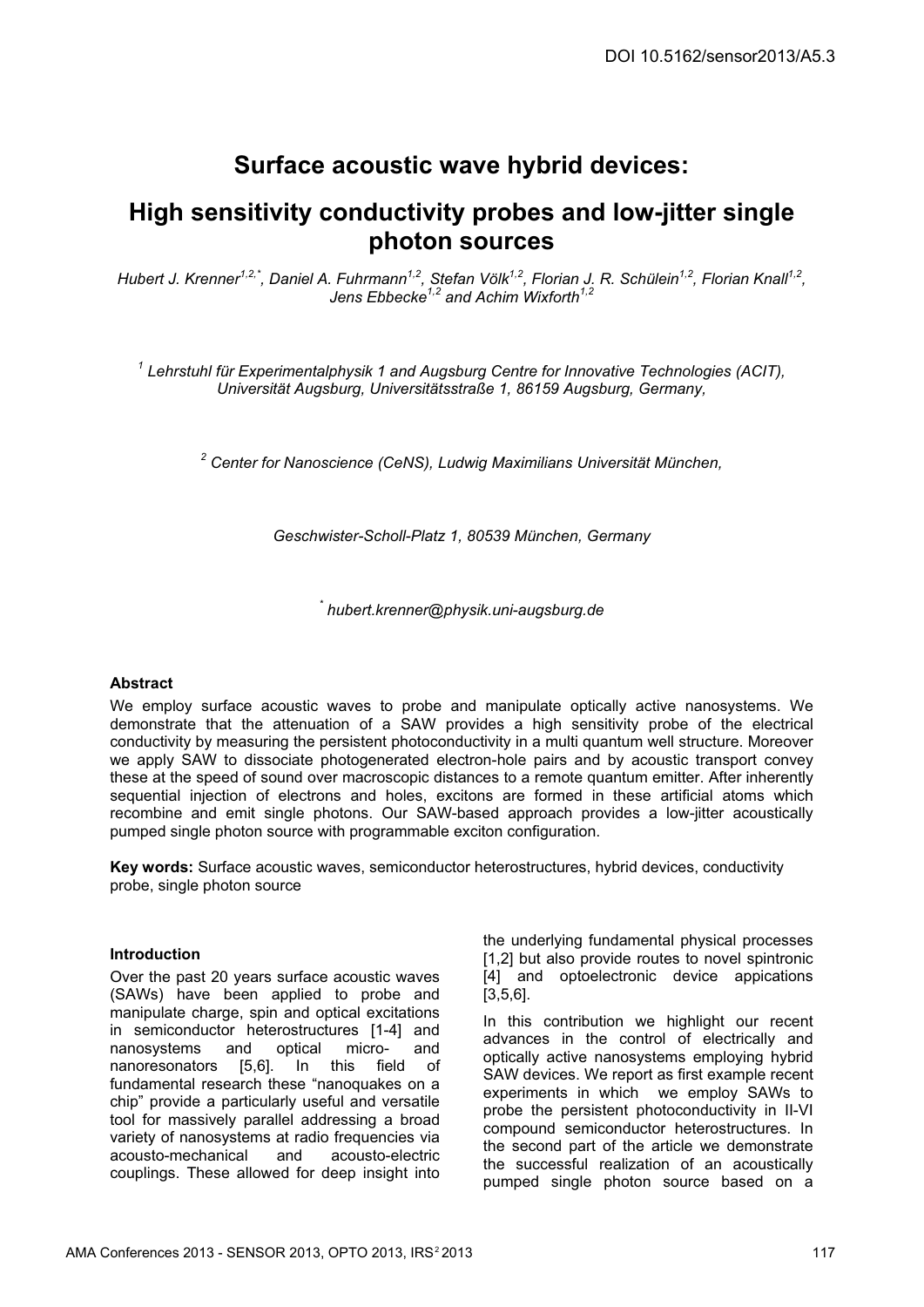quantum post nanoemitter. Such sources of non-classical light are key devices for future quantum cryptography devices.

#### **Probing persistent photoconductivity (PPC) in fused chip hybrid LiNbO3-(ZnCdSe/ZnSe) Multi-Quantum Well devices**

Free carriers dynamically screen the electric potential induced by a SAW in a piezoelectric substrate. Thus, the attenuation of a SAW peculiarly depends on the density of mobile charge carriers in the material and provides a direct measure of its conductivity [1]. This scheme has been successfully applied to probe other fundamental physical effects such as the Quantum Hall Effect [1] and can be readily applied to other types of novel materials such as graphene. The absorption coefficient  $\Gamma$  is given by

$$
\Gamma = \frac{K_{\text{eff}}^2 \cdot k}{2} \cdot \frac{\sigma}{1 + \left(\sigma_{\text{eff}}\right)^2} \tag{1}
$$

In this equation  $K_{\text{eff}}$  denotes the piezomechanical coupling coefficient of the substrate, *k* the SAW wavevector and  $\sigma_m$  the charactersitic conductivity given by  $K_{\alpha}$ 

$$
\sigma_m = \varepsilon_0 (1 + \varepsilon_{hyp}) \cdot V_{SAW}
$$
 (2).

This characteristic conductivity depends on the SAW velocity and the relative dielectric constant of the hybrid, determined by the layer sequence of the sample.

Our sample consists of a ZnCdSe/ZnSe heterostructure grown by molecular beam epitaxy (MBE). Five optically active, 4 nm wide  $Zn<sub>0.9</sub>Cd<sub>0.1</sub>Se quantum wells, separated by 8 nm$ ZnSe barriers are embedded between two 63 nm ZnSe cladding layers. This II–VI multi quantum well (MQW) structure was removed from the substrate and transferred onto the strongly piezoelectric  $LiNbO<sub>3</sub>$  chip using an etablished epitaxial lift-off technique. A 5.4 mm long delay line of two interdigital transducers (IDTs) was fabricated in a lift-off process. These IDTs allowed for the excitation and/or detection of SAW at  $f_0$  = 115 MHz and  $f = 3f_0$ . At these frequencies the corresponding values for and  $\sigma_m$  are

$$
\sigma_m(f_0) \approx 1.04 \cdot 10^{-6} \Omega^{-1},
$$
  
\n
$$
\sigma_m(3f_0) \approx 8.75 \cdot 10^{-7} \Omega^{-1}.
$$
\n(3)

These small values ensure maximum sensitivity at lowest conductivity levels. The size of the transferred semiconductor film defined the total interaction length between the SAW and the carrier system to s *=* 2.6 mm.



*Fig 1: SAW attenuation of for* 3*f<sup>0</sup> =* 345 MHz *at a low temperatures (T = 35 K), before, during, and after optical excitation. Inset: ZnCdSe/ZnSe MQW heterostructure on a LiNbO3 substrate with one wire-bonded IDT. Reprinted with permission from [7]. Copyright 2010, American Institute of Physics.*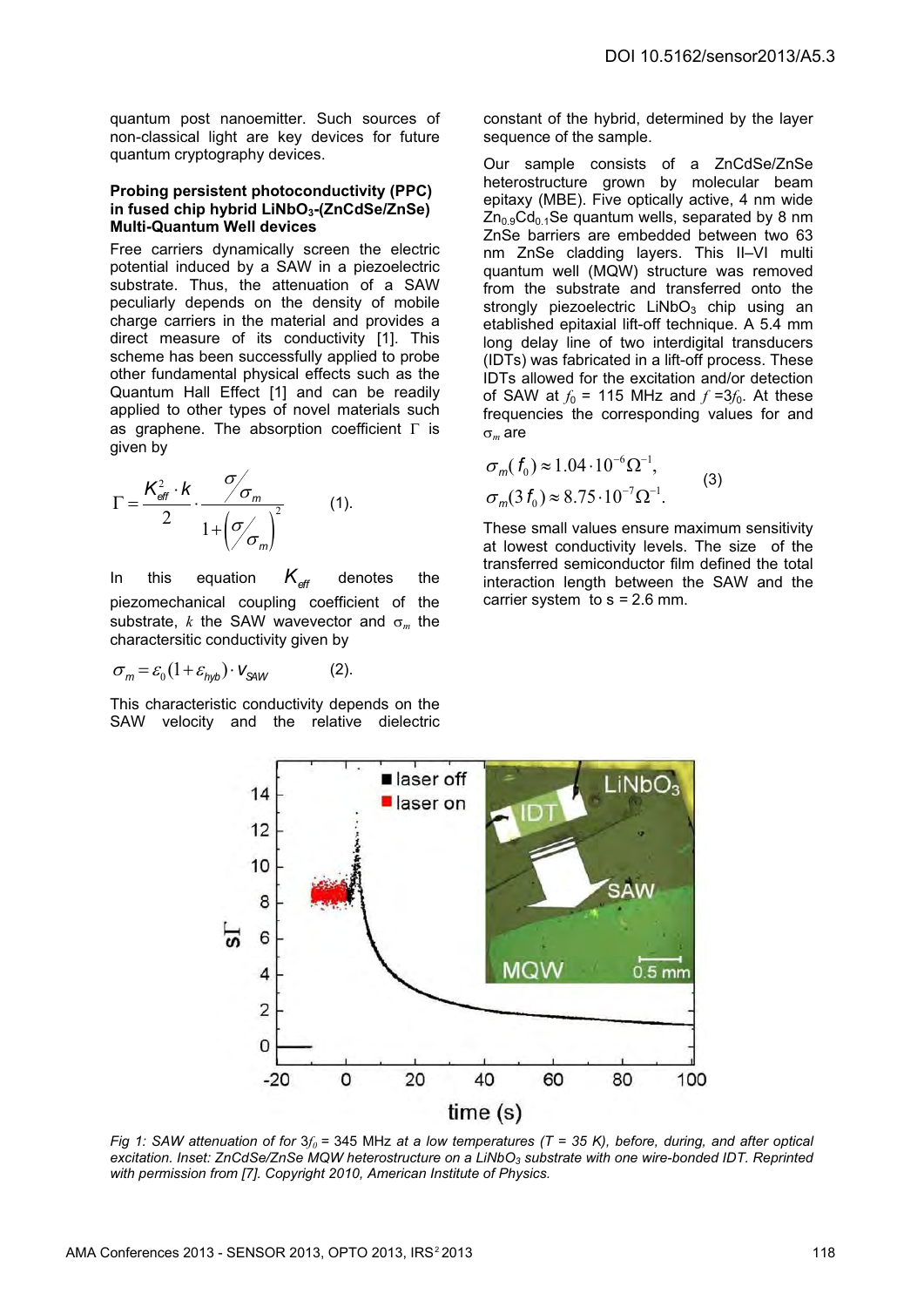In Figure 1 we show a typical measurement of attenuation at the frequency 345 MHz at low temperatures ( $T = 35$  K) as a function of time. At the onset of the laser illumination at  $t = -10$  s the attenuation instantly rises. Due to the creation of free charge carriers, the conductivity in the MQW structure rises and the transmission of the SAW is attenuated by approximately 35 dB. At  $t = 0$  s the laser is turned off, after which the attenuation rises to a maximum, before it very slowly decays on a seconds timescale. This maximum is expected from equation (1) when the film conductivity equals the characteristic conductivity, i.e.  $\gamma_{\sigma_m} = 1$ .

The data in Figure 1 shows that the SAW propagation is considerably affected during and long after illumination by the laser. This is a rather striking discovery, because in an ideal, clean system with electrons and holes generated in euqal numbers, the dominant loss mechanism would be radiative recombination. However, such processes occur on much faster nanosecond timescales. Therefore, our<br>observation of such a persistent observation of such a persistent photoconductivity (PPC) points towards a different mechanism being the origin of the observed behavior. In a detailed study for which we employed our SWA-based conductivity probe we were able to identify shallow electronic traps as the dominant contribution to this phenomenon. In addition, this non-invasive technqiue allows for the assessment of the electronic and optical quality of modulated semiconductor heterostructures [7].

#### **Acoustic pumping of single semiconductor quantum emitters for precisely triggered single photon emission**

At sufficiently high SAW amplitudes the induced piezoelectric potentials give rise to the dissociation of photogenerated electron-hole pairs, so-called excitons. After dissociation these charges are stored in the acoustically induced potential and conveyed at the speed of sound by the propagating SAW [3]. We employ this mechanism to transport photogenerated electrons and holes from the point of generation to a remotely positioned quantum light emitter



These findings demonstrate that our acoustic technique gives rise to a high-fidelity, dynamic preparation of the emitter's charge and exciton state compared to direct optical pumping without a SAW [8,9]. A combination of this scheme and high quality optical photonic crystal nanocavities – which can be also modulated by a SAW at radio frequencies [6] – promises a new class of hybrid quantum-nanooptomechanical devices for future applications in quantum information processing.